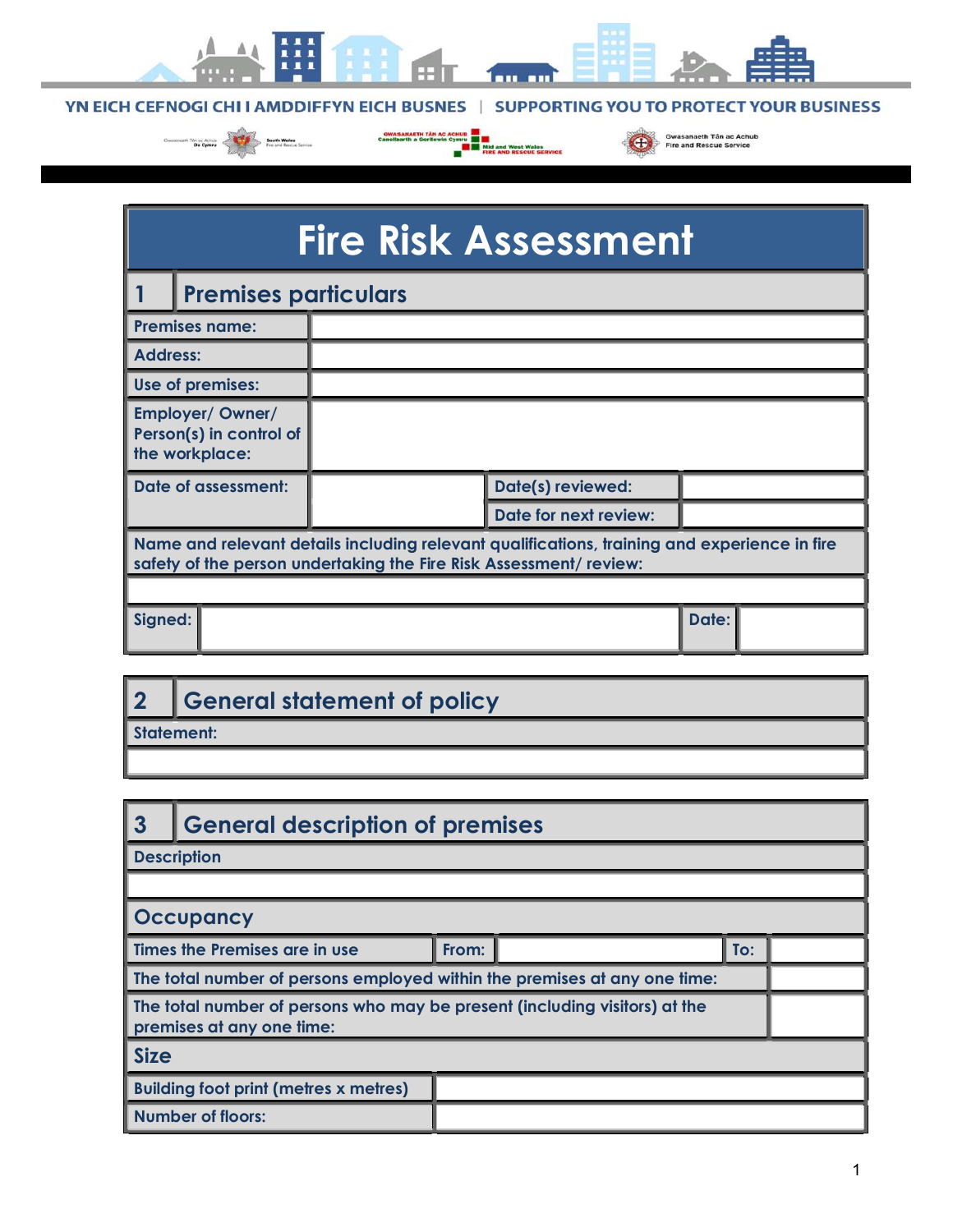| <b>Number of Stairs:</b> |  |
|--------------------------|--|
|                          |  |

### 4 | Plan drawing

# 5 | Identify fire hazards

Ignition sources:

Fuel sources:

Work processes:

Structural features that could promote the spread of fire:

## 6 | Identify people at risk

Identify people at risk in the event of a fire and their location within the premises. Outline why they are at risk, and what control measures are (or need to be) in place.

Commentary:

## 7 Means of escape – horizontal evacuation

Commentary:

#### 8 Means of escape – vertical evacuation

Commentary:

# 9 | Fire safety signs and notices

Commentary:

## 10 Fire detection and warning

Commentary: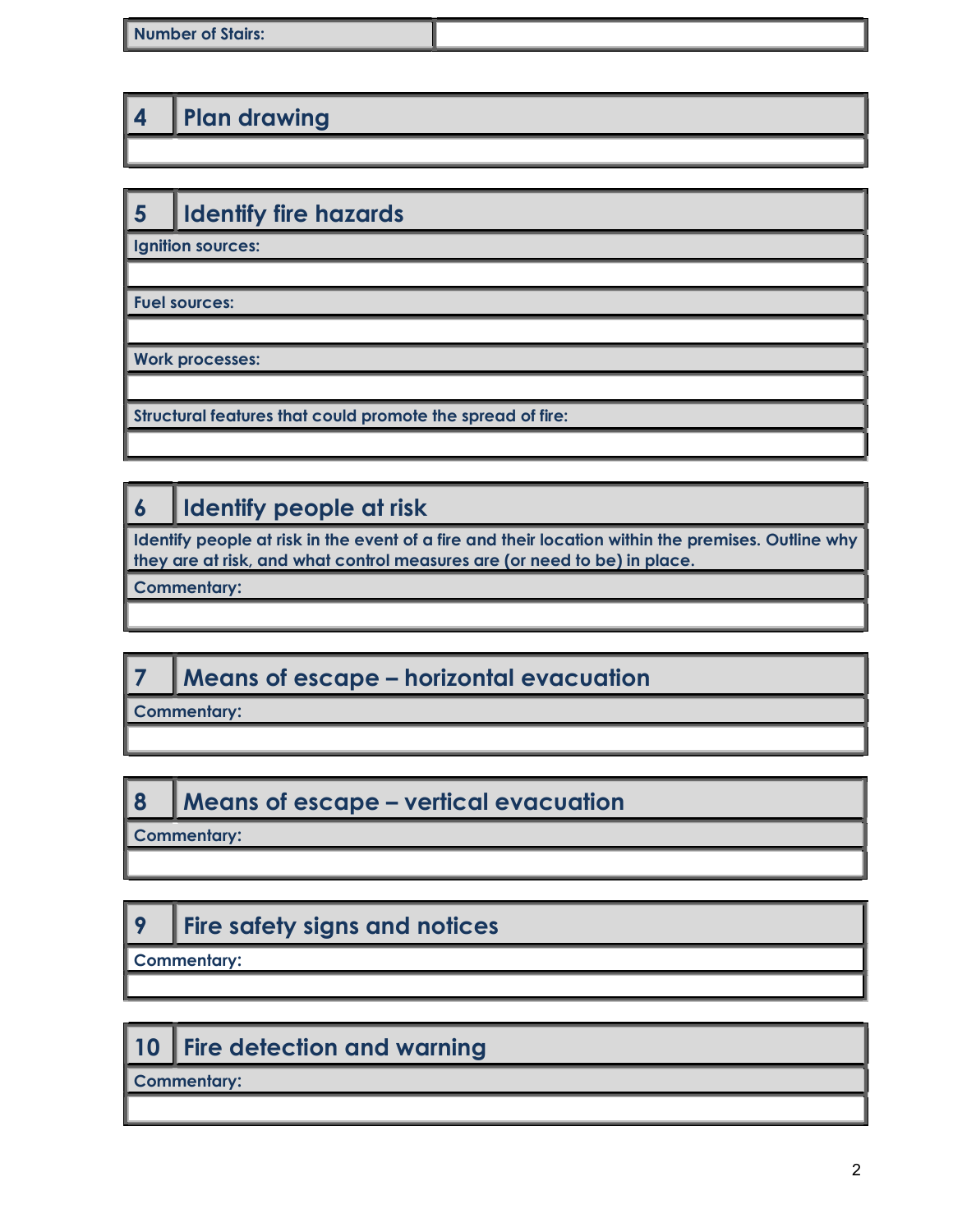### 11 **Emergency lighting**

Commentary:

# 12 Fire-fighting equipment

Commentary:

#### 13 Other fire safety systems (e.g. sprinklers, automatic smoke extraction)

Commentary:

#### 14 | Maintenance

Is there a maintenance program for the fire safety provisions in the premises? Y/N

Commentary:

Are regular checks of fire resisting doors, walls and partitions conducted? Y/ N

Commentary:

Are regular checks of escape routes and exit doors carried out? Y/ N

Commentary:

Are regular checks of fire safety signs carried out? Y/ N

Commentary:

Is there a maintenance programme for the fire warning system? Y/ N

Commentary:

| Is there a maintenance programme for the emergency lighting? Y/ N |  |
|-------------------------------------------------------------------|--|
| <b>Monthly</b>                                                    |  |
| Annually                                                          |  |

Weekly

Six-monthly **Annually**